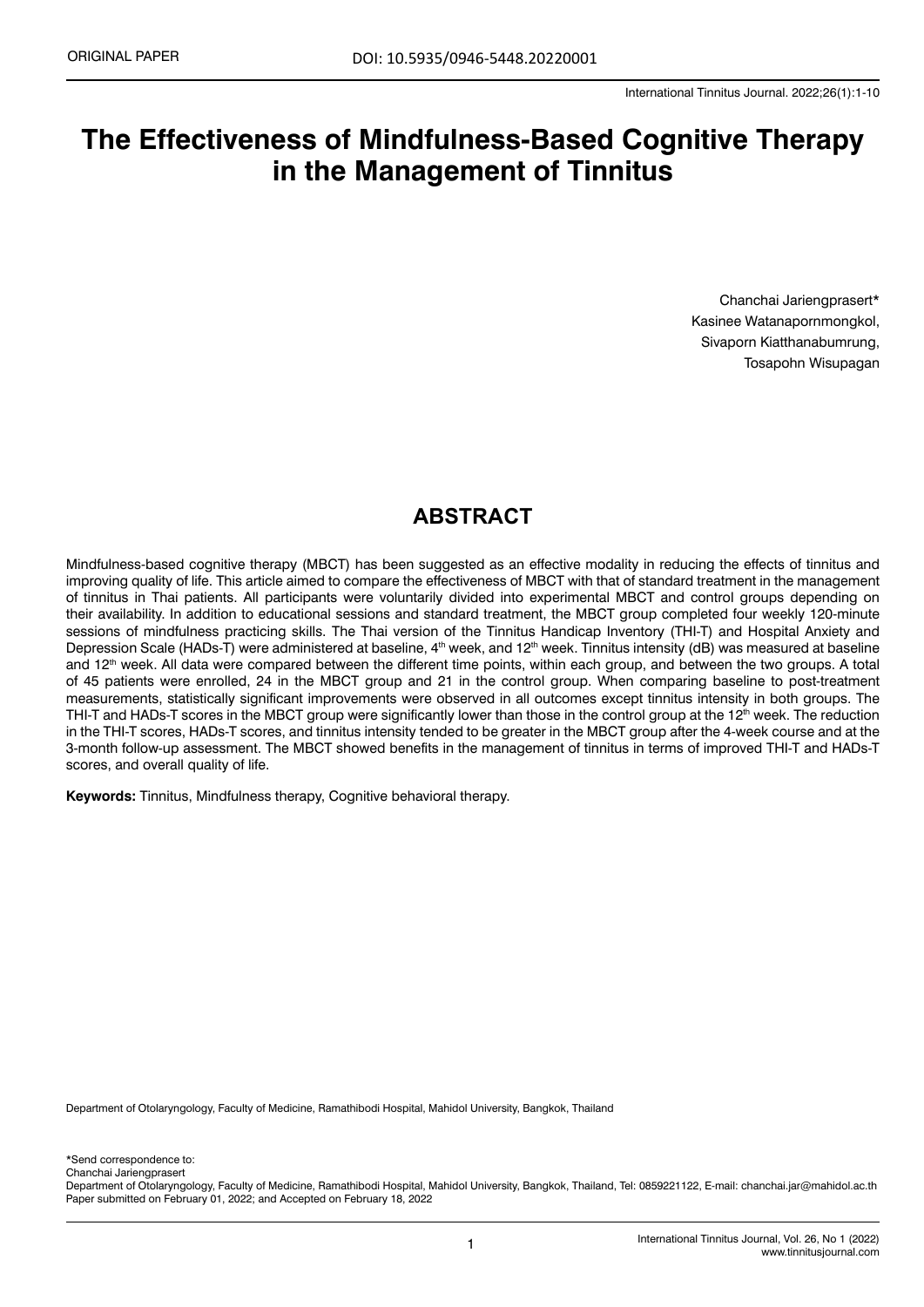#### **INTRODUCTION**

Tinnitus is a sound disturbance, perceived in one or both ears, that occurs without an external source. This sound can have many characteristics, such as ringing, clicking, buzzing, and fuzz, and in some cases, has been described as similar to the sound of crickets. In the United States, more than 50 million patients<sup>1</sup> are affected. and tinnitus has a global prevalence of "10%–30%<sup>2,3,4."</sup> Of those with tinnitus, 10%–15% experience severe symptoms that impact quality of life, such as insomnia, irritability, or anxiety3,4,5. In addition, about 2%–5% of people with tinnitus encounter mental health problems such as depression, anxiety, and cognitive dysfunction. There have been reports of patients feeling suicidal idea because of tinnitus-related symptoms<sup>6</sup>.

Many factors can stimulate the symptoms of tinnitus, and it can occur in people with normal hearing and those who are hearing impaired However, individuals with hearing impairments are twice as likely to develop tinnitus. Tinnitus has often been reported to be associated with aging. However, despite the age-dependent occurrence of hearing impairment, no relationship has been found between age and tinnitus incidence<sup>7</sup>.

There are two main types of tinnitus: subjective and objective tinnitus. Subjective tinnitus is often caused by hearing disorders or abnormalities in the auditory pathway, which can occur in the outer, middle, or inner ear, the auditory nerve, or the central nervous system. In contrast, objective tinnitus is caused by a real sound, i.e., that produced by a vascular structure near the ear. Such sounds can be produced by abnormalities in blood vessels, such as arteries that are abnormally connected with veins (A-V fistula, malformation), an aneurysm, or abnormal muscle twitching in the middle ear. Although there is no definite pathogenesis for idiopathic subjective tinnitus, one theory proposes that the symptoms are related to a neurotransmitter disorder elicited by injury in the peripheral auditory nervous system<sup>7</sup>. In a validated model of tinnitus and hyperacusis<sup>8</sup>, biochemical studies provided evidence that cochlear damage induced longterm alterations to inhibitory synapses at various levels of the auditory system, leading to central gain enhancement. Multiple neuronal mechanisms with distinct temporal and spectral profiles could mechanistically contribute to central gain enhancement, including: 1) a decrease in inhibitory synaptic responses; 2) an increase in excitatory synaptic responses; or 3) alterations to intrinsic neuronal excitability.

The characteristics of tinnitus symptoms depend on the perception and responses of the individual. Many tools have been developed to assess the causes, severity, and impact of tinnitus on patients, with the goal of helping physicians develop a management plan. Tinnitus assessments can be divided into 2 categories<sup>1</sup>. The first involves audiometric evaluations of hearing loss, such as audiograms, tympanograms, acoustic reflex testing, and otoacoustic emission testing, and evaluations of tinnitus symptoms, such as pitch and intensity matching, tinnitus masking, and residual inhibition. The second involves assessments of severity and the impact of tinnitus in terms of activities of daily living, including mental health and daily cognition. Clinically, it is believed that the level of the sound heard by the patient (i.e., loud or soft) may not be as important as how it affects the patient's quality of life.

Currently, the tools available for measuring the severity and impact of tinnitus include the Tinnitus Handicap Inventory (THI), Tinnitus Reaction Questionnaire (TRQ), Tinnitus Functional Index (TFI), Tinnitus Severity Index (TSI), and Visual Analog Scales (VAS). The THI, invented in 1996, was designed to assess the impact and effectiveness of tinnitus treatment<sup>9</sup>. It consists of 25 items with 3 areas: a functional subscale (12 items), emotional subscale (8 items), and catastrophic response subscale (5 items). For each item, there are three response options: "Yes "(4 points," Sometimes (2 points) and "No" (0 points). The total score ranges from 0–100 points, and can be grouped to reflect 5 levels of handicap: 0–16 for no handicap (Grade I), 18–36 for mild handicap (Grade II), 38–56 for moderate handicap (Grade III), 58–76 for severe handicap (Grade IV), and 78–100 for catastrophic handicap (Grade V). In 2012, the Thai version of the THI (THI-T) was translated, and it was found to have good internal consistency and reliability for the total, functional, emotional, and catastrophic scales (a=0.902, 0.804, 0.831 and 0.661, respectively). Further, scores on the THI-T were found to significantly correlate with those on the 36-item short-form health survey and a visual analog scale, indicating that it could be used to reliably assess the severity of tinnitus, including evaluations of treatment<sup>10</sup>.

Tinnitus treatment is based on the cause and physiological features of the condition in each individual. Chronic tinnitus is difficult to treat, as most patients do not respond to treatments. For idiopathic subjective tinnitus, there are a variety of treatment methods, including counseling and reassurance, the use of a tinnitus masker, and hearing aids in hearing-impaired patients. Medication, acupuncture, transcutaneous electrical nerve stimulation, and cognitive behavioral therapy have all been examined for the treatment of tinnitus<sup>1,11,12</sup>. Although some guidelines have been suggested, there are no standard treatments that have been found to effectively cure or improve symptoms in all patients<sup>13</sup>. As a result; the main goal of treatment is to reduce tinnitus loudness, associated stress, and the impact on mental health, thus enabling patients to lead a normal life.

Studies have shown that psychosocial factors and cognitive processes have a profound effect on human physical health<sup>14,15,16</sup>. In 2004, Londero et al. proposed a theory regarding the relationship between the central auditory pathway and the limbic system, which deals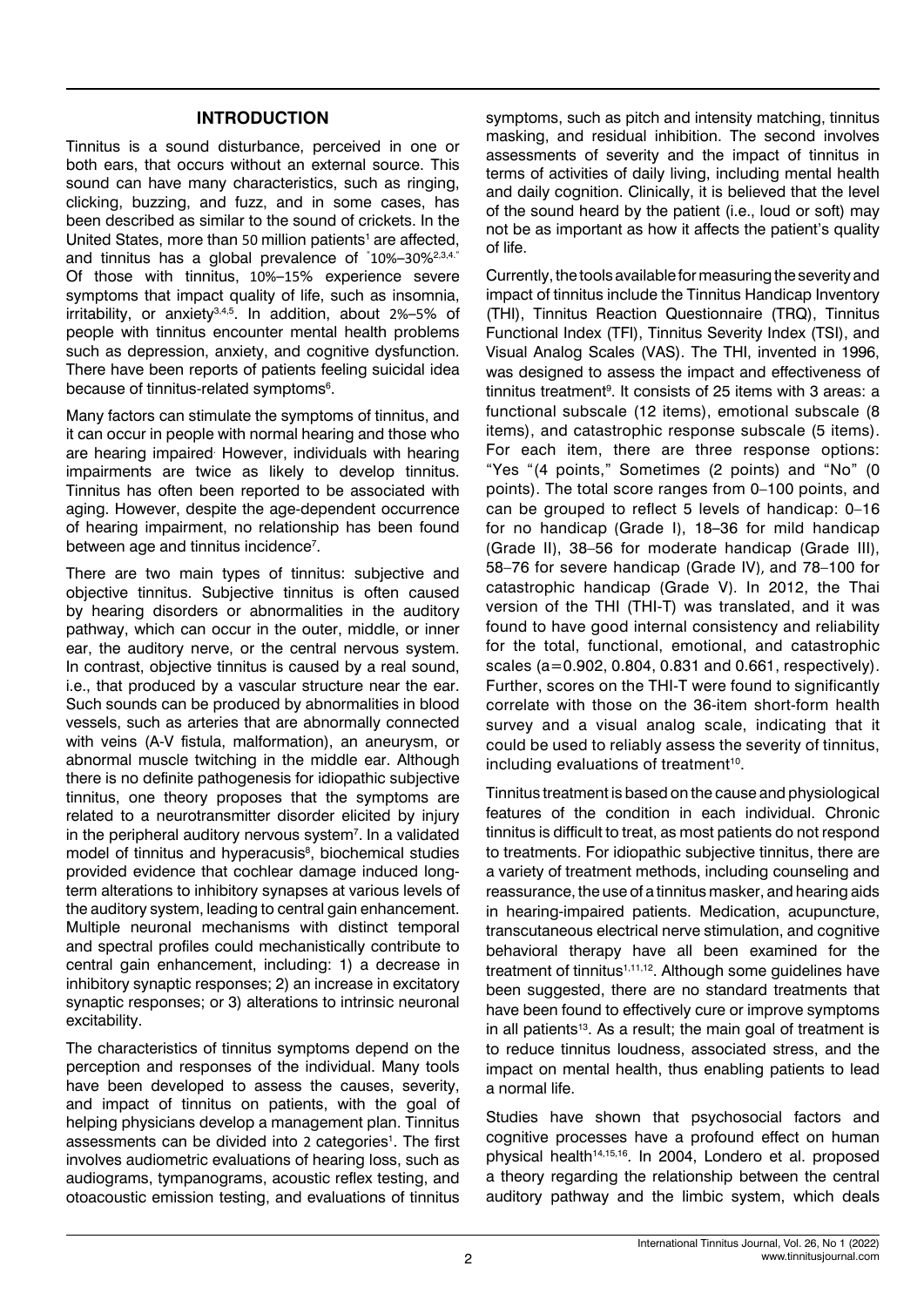with perception, emotional awareness, behavior, and cognition<sup>17</sup>. This theory may be useful in explaining the cause of tinnitus, and thus support the application of treatments based on cognitive and behavioral therapy, which have been recommended in some cases<sup>17-20</sup>.

**Mindfulness**-**based cognitive therapy (MBCT):** Since an introduction of the concept of mindfulness, the new mode of healing, many studies have been reported exponentially in the world of medicine. The effectiveness of MB stress reduction program (MBSRP) in the treatment of anxiety disorders had been demonstrated<sup>21</sup>. Mindfulness involves attending to relevant aspects of experience in a nonjudgmental manner. In this challenging technique, an individual focuses their awareness of the emotions and thoughts that occur at each moment, and works to change how their mind responds to stimuli. Instead of permitting habituated responses to dominate cognition, MBCT encourages individuals to recognize and respond to stimuli consciously. The goal is to commit to what is happening right now by maintaining awareness on each moment as it happens, and to resist using emotions to determine what is happening in a situation. To this end, practitioners aim to disengage from strong attachments to beliefs, thoughts, and emotions, thereby developing a greater sense of emotional balance and well-being. Mindfulness might influence susceptibility to, or enhance the ability to recover from, disability and disease in a number of ways, including 1) decreased perception of pain severity; 2) increased ability to tolerate pain or disability; 3) reduced stress, anxiety, or depression; 4) diminished usage of analgesic, anxiolytic, or antidepressant medication; 5) enhanced ability to reflect on choices regarding medical treatments; 6) improved adherence to medical treatments; 7) increased motivation regarding lifestyle changes; 8) enriched interpersonal relationships and social connectedness; and 9) alterations in biological pathways affecting health<sup>22</sup>.

Many studies have suggested that MBCT can cause physiological changes in stress or chronic depression. It has also been found to decrease the secretion of cortisol in the body, and to influence anatomical structures in the brain<sup>23</sup>. Davidson et al. found that individuals who engaged in MBCT exhibited a significant increase in leftsided anterior activation, which is associated with positive affect, and a significant increase in antibody titers after an influenza vaccine compared with those in a control group. The magnitude of the increase in left-sided activation predicted the magnitude of the increase in antibody titers after receiving the vaccine. Even a short course of MBCT produced demonstrable positive changes in both brain activity and immune function<sup>24</sup>. Sadlier et al. reported that MBCT led to significantly reduced scores on both the Hallem tinnitus questionnaire and the tinnitus VAS<sup>25</sup>. Using the resting state functional connectivity MRI (rsfcMRI) data, Roland et al. reported increased connectivity in attention networks but not in the default mode network following an eight-week MBSRP. The mindfulness group also exhibited a decrease in symptoms of tinnitus and depression. They concluded that, as it is both noninvasive and inexpensive, MBCT is a promising treatment option for chronic tinnitus<sup>26</sup>.

Several randomized controlled trials (RCTs) have compared the effectiveness of mindfulness meditation to that of relaxation therapy for treating tinnitus $27-29$ . Phillippot et al. reported that the effects of psychoeducation were maintained in the MBCT group, while they declined in the relaxation group. Neither the MBCT nor relaxation training led to immediate improvement; this was likely because of the large effect already elicited by the psychoeducation intervention. However, the use of cognitive control as an unhealthy coping method tended to decrease in the MBCT group. It is possible that the benefits of mindfulness would have been stronger if the intervention had been conducted for a longer period of time<sup>27</sup>.

Kreuzer et al. conduced a RCT to study the efficacy of a specific mindfulness- and body-psychotherapybased program in 36 patients with chronic tinnitus. The primary outcome, the change in tinnitus complaints, was measured using the German version of the Tinnitus Questionnaire (TQ). The results showed a significant improvement in TQ scores from the baseline to week 9 in both groups, but the degree of improvement was greater in the mindfulness group $28$ .

Arif et al. conducted a RCT in 86 patients. Of the original group, 34 completed a mindfulness meditation program and 27 completed a relaxation therapy program. Both the mindfulness meditation and the relaxation therapy programs led to significant improvements in all outcome measures, except one. However, the mindfulness group exhibited a significantly greater reduction in TRQ score. This suggests that both treatments were effective in the management of tinnitus, although mindfulness meditation was superior to relaxation therapy<sup>29</sup>.

Another RCT comparing MBCT (n=39) to relaxation therapy (n=36) indicated that both interventions led to significant reductions in tinnitus severity and loudness, as well as associated psychological distress, anxiety, depression, and disability. MBCT led to a significantly greater reduction in tinnitus severity compared with relaxation therapy, and the effects persisted for 6 months. The researchers concluded that, compared with intensive relaxation therapy, MBCT was more effective in reducing tinnitus severity, psychological distress, and disability in chronic tinnitus patients, regardless of initial tinnitus severity, duration, or hearing loss<sup>30</sup>.

In Thailand, MBCT has been used to treat depression and anxiety. In 2012, Areekit et al. conducted a semi-experimental study with 20 patients each in an experimental and control group. They found that the Beck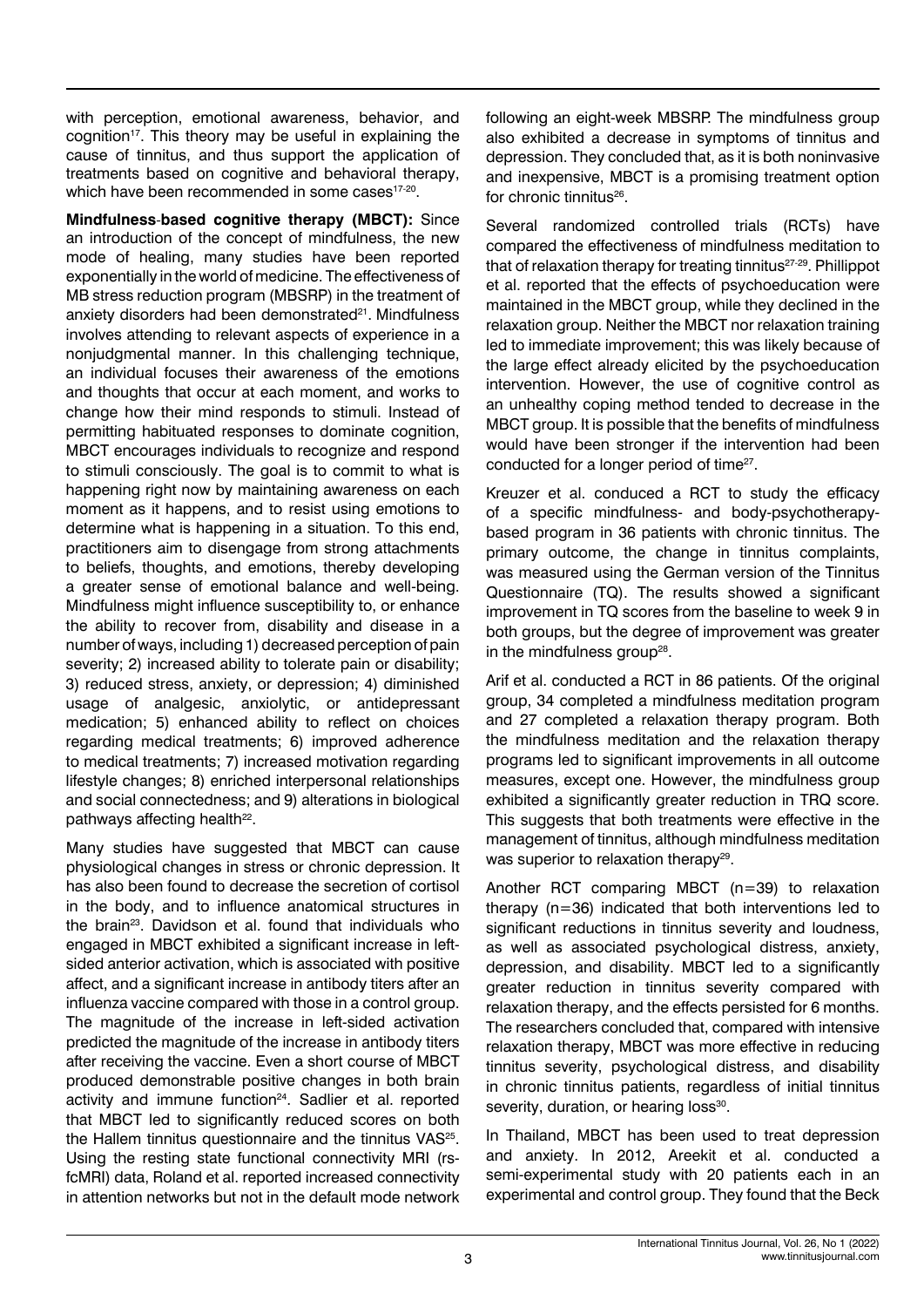Depression Inventory Scale scores were significantly lower in the MBCT versus the control group, indicating that the method was effective for treating depression $31$ .

However, the effectiveness of MBCT for treating tinnitus has not been studied in Thailand. To address this, we conducted a pilot study to establish the feasibility and effectiveness of MBCT in Thai tinnitus patients. We evaluated the THI-T score, Thai version of the Hospital Anxiety and Depression Scale score (HADs-T), and tinnitus intensity (dB) before and after treatment, and compared these with values obtained from a control group. We hypothesized that MBCT would lessen the effects of tinnitus and improve the quality of life in the tinnitus patient group.

#### **METHODS**

This study had a quasi-experimental design. We examined the effectiveness of MBCT in patients with tinnitus according to data collected before and after an intervention in two patient groups. The study was approved by the Human Ethics Committee, ID11-60-58, from the Faculty of Medicine, Ramathobodi hospital.

**Participants:** Participants were patients with tinnitus who sought treatment at the Outpatient ENT clinic at the Faculty of Medicine, Ramathibodi Hospital, Mahidol University during the period from February to November 2018. The inclusion criteria were: age of 18 years or older, and course of tinnitus lasting at least 3 months. We excluded patients with middle ear problems such as eardrum perforation, infection, or effusion, as well as those with neurological conditions, brain diseases, and major psychiatric disorders.

The research process was described to all patients, who were then asked to sign an informed consent form and complete a personal information form if they wanted to participate in the study. All volunteers were given detailed descriptions of the treatment program and asked to join either the control or MBCT group depending on their availability. If participants declined MBCT or were not available to attend all of the program sessions, they were assigned to the control group.

# Instruments and tools

The THI-T consists of 25 items encompassing the Functional subscale (12 items), Emotional subscale (8 items), and Catastrophic response subscale (5 items). (10)

The HADs-T consists of 14 questions (anxiety and depression subscales, 7 items each, for a total of 21 points). If a subscale score was greater than or equal to 11, this was considered to indicate abnormal levels of anxiety or depression<sup>32</sup>.

The THI-T and HADs-T were administered in all participants three times: before treatment, after 4 weeks, and after 12 weeks of treatment.

A trained audiologist used a GSI-61 audiometer (Grason Stadler Inc., Eden Prairie, Minnesota, USA) to conduct tinnitus evaluations. They used the principle of tinnitus sound matching, including matching of pitch (Hz) and loudness (dB). The loudness level that matched the tinnitus intensity was evaluated in all participants twice: once before treatment and once 12 weeks afterwards

# **PROCEDURES**

All participants completed the THI-T and HADs-T questionnaires and underwent a tinnitus evaluation prior to treatment. Standard treatment for tinnitus was provided to both groups, including counseling to educate patients about the condition, causes, symptoms, treatment methods, and prognosis. They were given advice and strategies, including self-masking, wearing hearing aids for hearing-impaired individuals, and follow-up monitoring. The participants in the control group were asked to visit the center to undergo evaluations before the intervention began and at 4 and 12 weeks afterwards.

**Experimental group:** The MBCT activities took place during one 120-minute session per week for 4 consecutive weeks, led by a team including a psychiatrist, otolaryngologists, and an audiologist. Each session was led by one member of the team, and the activities in each session were as follows.

**Session** 1: The participants learned how to practice mindfulness according to the MBCT theory. A game or role-playing scenario was used to teach the basic sensations associated with mindfulness. The participants were asked to adhere to this principle for at least 15 to 30 minutes every day during the first week.

**Session** 2: The participants received basic information about the disorder, causes, symptoms, methods of treatment, and prognosis to help them accept and understand their condition. They were asked about the practical results of their MBCT practice, and encouraged to apply this principle more frequently, such as during three 30-minute sessions per day. They were also given the opportunity to ask questions and exchange experiences with the other group members.

**Session** 3: The facilitator introduced the concept of selfmasking and associated methods. They provided basic information about the assessment of tinnitus, hearing impairments, and treatment options such as tinnitus masking using a hearing aid, masker, hearing aid with a masker, and self-masking using natural sound sources. Several free mobile phone applications were recommended for tinnitus management. The participants were followedup again regarding the practical results of their MBCT practice, and were encouraged to apply this principle more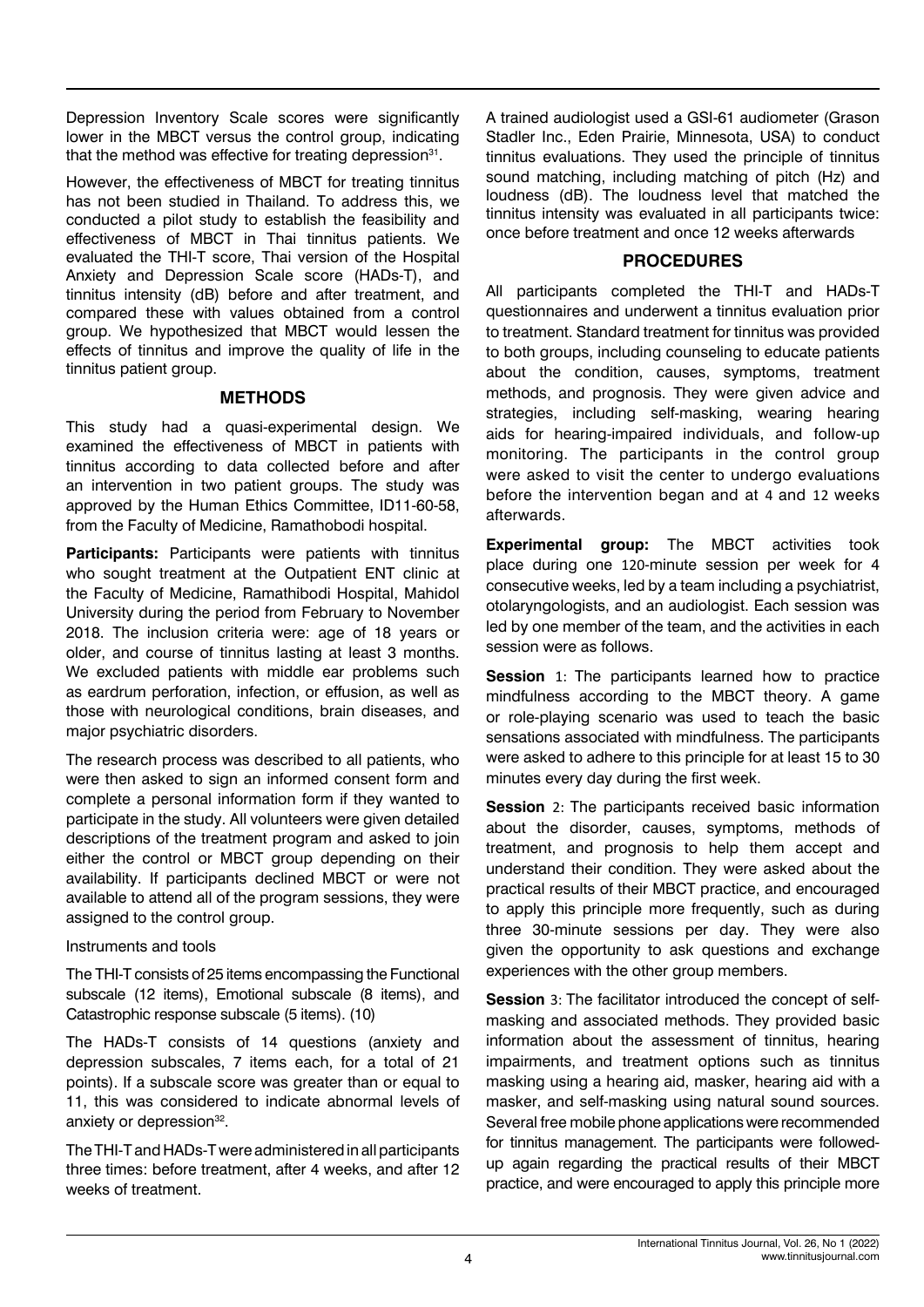frequently, such as during a 5–10 minutes session every hour. The group completed a question and answer period.

**Session** 4: The lessons were reviewed and the guidelines for MBCT were summarized with a focus on the continued use of this principle in daily life. All participants were given the opportunity to exchange their experiences with the other group members.

**Statistical analysis:** The data were analyzed using PASW statistics 18.0. A *p value* < 0.05 was considered statistically significant. Descriptive statistics included the mean, standard deviation,  $(SD)$ , median  $(P25<sup>th</sup>-P75<sup>th</sup>)$ , and percentage  $(%)$ . The data distribution was tested using the Shapiro–Wilk test. Independent t-tests and the Mann–Whitney test were used to compare differences between groups for continuous data with a normal distribution. The Chi-squared test was used to compare data collected before the intervention, at 4 weeks, and 12 weeks afterwards within groups. A repeated measure ANOVA with multiple comparisons via the Bonferroni method was used to compare results between the two groups.

#### **RESULTS**

Sixty-two patients were initially invited to participate in this study. Of these, 5 were excluded because of middle ear problems or neuro-psychiatric conditions, and 7 declined to participate. Table 1 shows the baseline characteristics of the participant group. There were 50 participants, 19 men (38%) and 31 women (62%), ranging in age from 25 to 79 years. The participants were divided evenly into an MBCT and a control group. There was no difference in baseline characteristics between the groups. During the

treatment period, 4 patients from the control group and 1 from the MBCT group dropped out of the study because of scheduling limitations.

**THI-T:** Figure 1 shows the THI-T scores at the baseline, at 4 weeks, and at 12 weeks after the intervention onset in both groups. The mean THI-T scores in both groups decreased significantly at the 4- and 12-week assessments. However, at the 12<sup>th</sup> week, the mean THI-T score in the MBCT group was significantly lower than that in the control group (12.75  $\pm$  10.78 vs. 21.62  $\pm$  9.60; 95%CI −15.04, −2.69,  $p=0.006$ ). We also found that the mean pre–post difference in THI-T score reduction tended to be greater in the MBCT group than in the control group at the 4<sup>th</sup> week (10.13  $\pm$  14.26 vs. 6.57  $\pm$  9.38) and at the 12<sup>th</sup> week (14.88  $\pm$  16.24 vs. 9.14  $\pm$  11.74).

**HADs-T:** Figure 2 shows the average HADs-T scores at the baseline, at 4 weeks, and at 12 weeks after treatment onset. Participants in both groups had significantly lower HADs-T scores after the intervention. Although the MBCT group tended to have a greater reduction in HADs-T score compared with the control group, this was not significant at the 4<sup>th</sup> (3.71  $\pm$  3.93 vs. 3.38  $\pm$  3.41) or 12<sup>th</sup> (5.29  $\pm$  4.23 vs. 4.24  $\pm$  4.55) week after treatment onset.

**Tinnitus intensity:** The mean tinnitus intensity (dB) at the baseline was not significantly different from that at the 12<sup>th</sup> week in either the MBCT group (36.00  $\pm$  22.64 vs. 26.25  $\pm$ 22.59) or control group (36.25  $\pm$  22.07 vs. 31.38  $\pm$  29.87). Further, we found no significant differences between the groups. However, the MBCT group had a tendency to

|                                                                      | Total<br>$(n = 50)$     | MBCT group $(n = 25)$    | Control group<br>$(n = 25)$ | p-Value        |
|----------------------------------------------------------------------|-------------------------|--------------------------|-----------------------------|----------------|
| Age (years)                                                          | $60.02 \pm 14.04$       | $61.48 \pm 12.48$        | $58.56 \pm 15.56$           | 0.468          |
| Gender (M/F)                                                         | 19/31                   | 10/15                    | 9/16                        | 0.771          |
| Duration of symptoms (weeks)                                         | 72 (24-148)             | 52 (24-158)              | 96 (24-146)                 | 0.884          |
| <b>Baseline THI-T score</b>                                          | $28.1 \pm 15.51$        | $27.48 \pm 14.93$        | $28.72 \pm 16.36$           | 0.781          |
| Baseline HADs-T score<br>(Anxiety subscale)<br>(Depression subscale) | $5(2-7)$<br>$3(2-6)$    | $5(2 - 7.5)$<br>$3(1-4)$ | $5(2-7)$<br>$4(2-6.5)$      | 0.915<br>0.074 |
| Baseline hearing - PTA (dB)                                          | $39.08 \pm 20.58$       | $35.12 \pm 19.47$        | $43.04 \pm 21.28$           | 0.176          |
| Baseline tinnitus intensity (dB)<br>median (range)                   | 42<br>$(22.25 - 51.50)$ | 42<br>$(11.0 - 53.75)$   | 35<br>$(22.25 - 51.50)$     | 0.938          |
| Lateralization (unilateral/bilateral), n (%)                         | 37/17 (68.5/31.5)       | 15/10 (60/40)            | 28/7 (72/28)                | 0.370          |
| Hearing aid, n (%)                                                   | 5(10)                   | 2(8)                     | 3(12)                       | 1.000          |
| Drugs, n (%)                                                         | 25(50)                  | 13 (52)                  | 12(48)                      | 0.777          |
| Acupuncture, n (%)                                                   | 3(6)                    | 2(8)                     | 1(4)                        | 1.000          |

**Table 1:** Demographic and baseline characteristics of the participants.

Note: mean  $\pm$  standard deviation, median (25th–75th)

**MBCT**: Mindfulness-based cognitive therapy; M: male; F: female; THI-T: Thai version of the Tinnitus Handicap Inventory, HADs-T: Thai version of the Hospital Anxiety and Depression Scale, PTA: pure tone average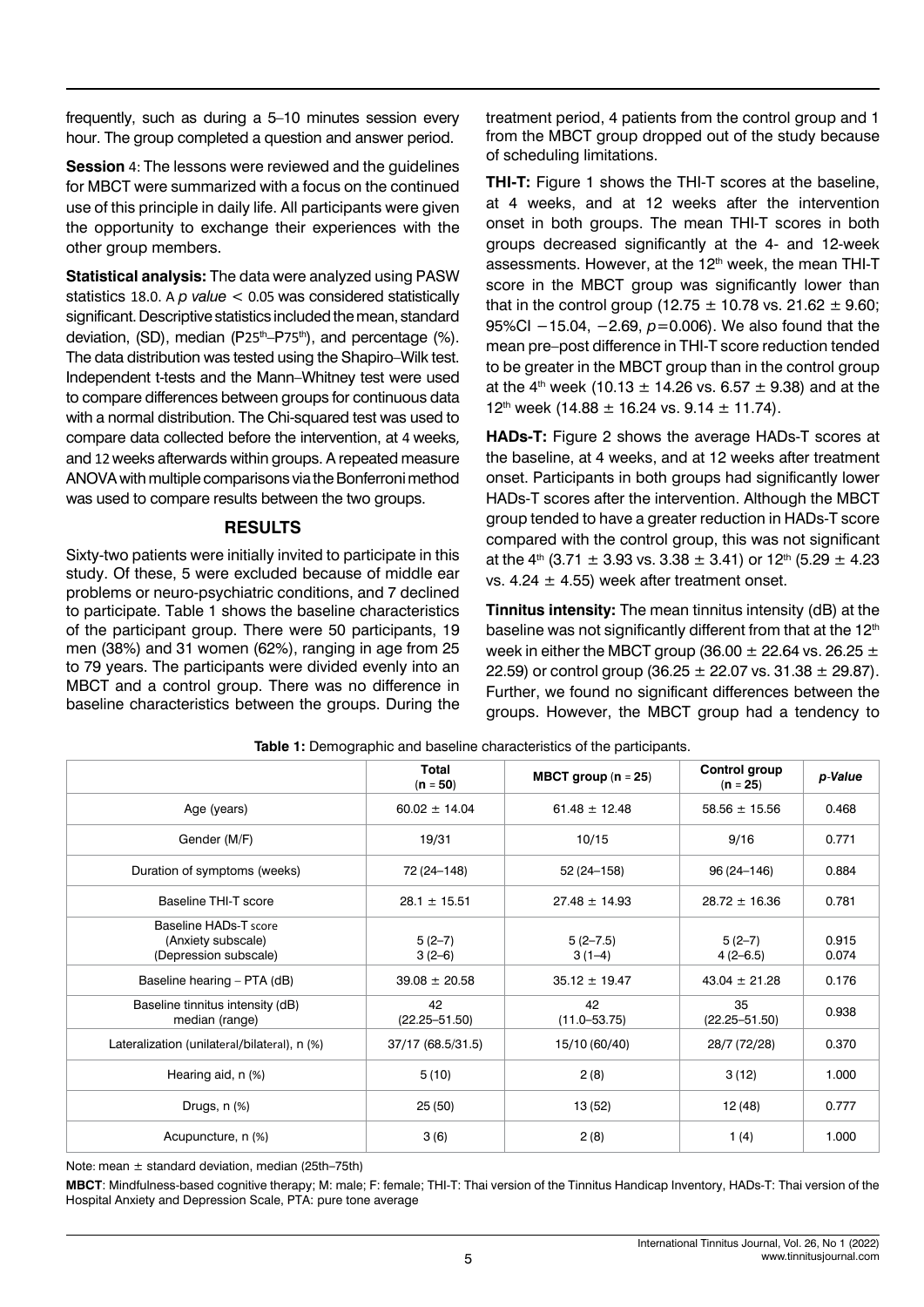

Flow chart showing patient participation at the beginning of the study and the drop-out rate during the intervention.



**Figure 1:** Mean Tinnitus Handicap Inventory -Thai (THI-T) scores at the baseline, 4th week, and 12th week after the intervention onset in the mindfulness-based cognitive therapy (MBCT) and control groups.

Statistically significant difference between groups (*p-value*< 0.05) via independent t-test

a: Significantly different from baseline (*p-value*< 0.05) via a repeated measures ANOVA

b: Significantly different from baseline (*p-value*< 0.05) via a repeated measures ANOVA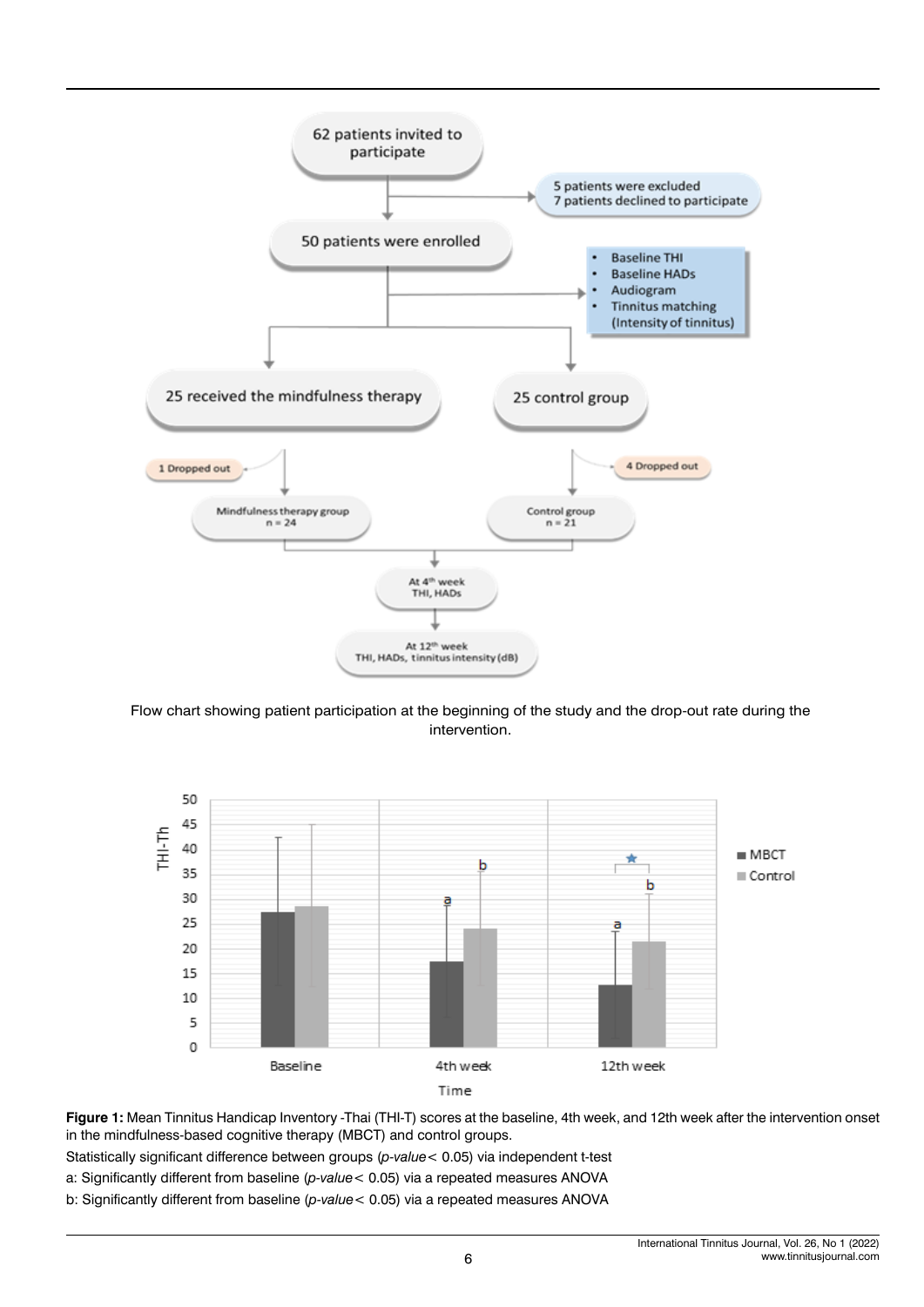

**Figure 2:** Mean Hospital Anxiety and Depression Scale (HADs-T) scores at the baseline, 4th week, and 12th week after intervention onset in the mindfulness-based cognitive therapy (MBCT) and control groups.

**Table 2:** The mean tinnitus intensity at the baseline and 12th week after treatment in the mindfulness-based cognitive therapy (MBCT) and control groups, and the improvement (intensity reduction) between both groups.

| Tinnitus intensity mean $\pm$ SD (dB) |                           |                       |                            |                   |         |  |  |  |
|---------------------------------------|---------------------------|-----------------------|----------------------------|-------------------|---------|--|--|--|
| Outcome                               | <b>MBCT</b><br>$(n = 24)$ | Control<br>$(n = 21)$ | Mean difference $(n = 45)$ | 95% CI difference | p-value |  |  |  |
| Baseline                              | $36.00 \pm 22.64$         | $36.25 \pm 22.07$     | $-0.25$                    | $-21.75.21.25$    | 0.981   |  |  |  |
| 12 weeks                              | $26.25 + 22.59$           | $31.38 \pm 29.87$     | $-5.13$                    | $-29.74.19.49$    | 0.667   |  |  |  |
| Week 12 vs. baseline                  | $9.75 + 20.27$            | $4.88 + 12.14$        | 4.88                       | $-11.96.21.71$    | 0.551   |  |  |  |

exhibit more improvement (intensity reduction) compared with the control group (9.75  $\pm$  20.27 vs. 4.88  $\pm$  12.14) at 12 weeks after the treatment (Table 2).

# **DISCUSSION**

In this study, we compared a MBCT intervention to a standard course of treatment in patients with tinnitus. Although both groups exhibited lower THI-T scores at the  $4<sup>th</sup>$  and  $12<sup>th</sup>$  weeks after the intervention onset, the participants in the MBCT group demonstrated a greater degree of improvement than those in the control group. These findings are consistent with previous reviews $27-30$ and recent reports<sup>33-35</sup>. Using the Cochrane Database of Systematic Reviews, Fuller et al. selected 28 studies with a total of 2733 participants who had had tinnitus for 3 months or more. The participants ranged in age from 43 to 70 years, and underwent cognitive behavioral therapy (CBT) programs that lasted from 3 to 22 weeks in hospitals or online. The researchers concluded that CBT appeared to be effective in reducing the negative impact of tinnitus on quality of life in patients with rare adverse  $effects<sup>36</sup>$ .

In the MBCT group in the present study, the average reduction in THI-T score at the 4<sup>th</sup> week, relative to the baseline, was 10.13  $\pm$  14.26 points, and that at the 12<sup>th</sup> week was  $14.88 \pm 16.24$  points. These values are above the minimal clinically important difference level for the THI (a reduction of 7 points). In contrast, in the control group,

the average reduction in THI-T score at the  $4<sup>th</sup>$  week was 6.57  $\pm$  9.38, and that at the 12<sup>th</sup> week was 9.14  $\pm$ 11.74. Thus, the efficacy of the MBCT program appeared to increase over time, which is consistent with previous research<sup>27-35</sup>. Unfortunately, we did not collect data at 6 or 12 months in our study.

In a previous study, a standardized 8-week MBCT program administered to 182 adults with chronic distressing tinnitus (the largest sample group to date) led to significant and reliable improvements in tinnitusrelated distress and psychological distress in 50% and 41.2% of all patients, respectively, at a 6-week followup assessment. Increases in mindfulness and tinnitus acceptance explained unique post-intervention changes in tinnitus-related and psychological distress<sup>33</sup>.

A systematic review of seven articles (425 patients), including three RCTs, three cohort studies, and one comparative controlled trial, evaluated the effects of different types of mindfulness-based interventions (MBIs), including MBCT and MBSR, according to the results of various questionnaires. Two of the three RCTs and six of the seven studies reported a statistically significant decrease in tinnitus distress scores directly after treatment in the MBI group. Further, one of the three RCTs reported a statistically significant improvement in depression questionnaire scores directly after MBI treatment, compared to a control group. Given the moderate to high quality of the studies, the investigators concluded that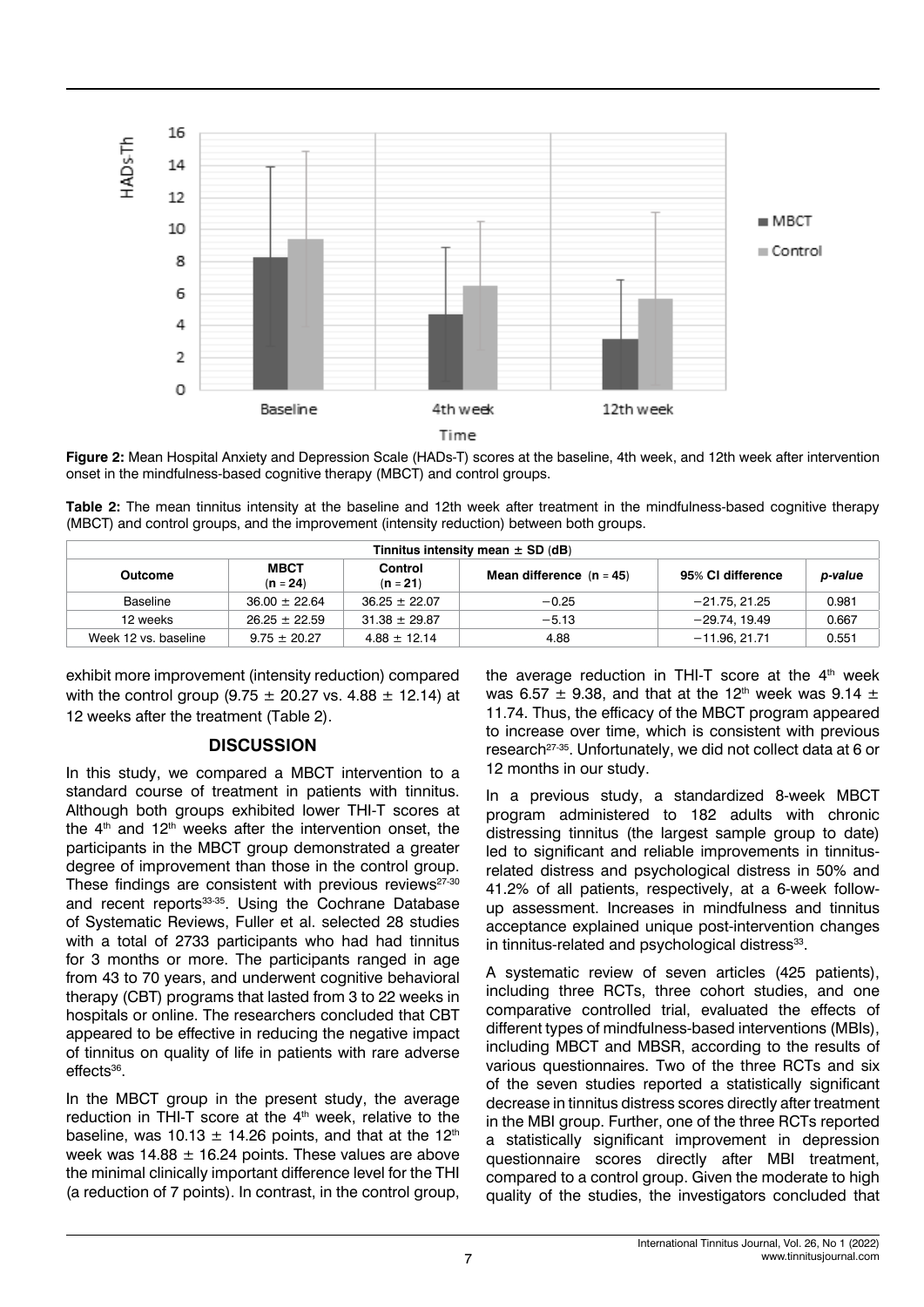MBIs led to a post-therapy decrease in tinnitus distress scores, despite the heterogeneity of the patients, study design, type of MBI, and outcome assessments. No effects of MBIs were observed for depression and anxiety in tinnitus patients. The investigators suggested that mindfulness may have a role in tinnitus therapy; however, the long-term effects remain uncertain<sup>34</sup>.

In the present study, although HADs-T scores tended to decrease in the MBCT group, no significant differences were found between groups. This is consistent with many previous studies<sup>18,25</sup> and also the review by Fuller<sup>36</sup>, who reported that although HADs scores tended to decrease after MBCT, these differences were not statistically significant, even in a study that administered cognitive behavioral therapy (CBT) for 12 months. Indeed, they reported that the benefit of CBT in terms of reducing symptoms of depression was minimal, and that evidence for CBT-induced improvements in anxiety, health-related quality of life, and negatively biased interpretations of tinnitus was limited. However, they did not separate MBCT from other types of cognitive therapy $36$ .

In terms of tinnitus management, the control group in the present study showed improvement after the standard intervention, received without attending the MBCT sessions. Therefore, MBCT appears to be a suitable additional treatment for patients with tinnitus, as it is likely to help improve their quality of life. However, the MBCT did not significantly reduce anxiety or stress, even though it has been reported to significantly benefit patients with anxiety and depression.

It is likely that a longer duration of regular MBCT practice is needed before patients adapt their new skills to daily activities. According to a set of guidelines for the treatment of tinnitus, there is no cure for this condition, and so whenever the noise is present, patients are likely to experience anxiety<sup>37</sup>.

In terms of the effect of MBCT in reducing tinnitus intensity, we found no statistically significant differences before versus after the treatment in either group. However, the MBCT group tended to exhibit a greater pre–post intervention difference compared to the control group. These findings correspond to those of Kreuzer et al<sup>28</sup>, who reported that MBCT did not reduce the level of tinnitus. Tinnitus loudness can be evaluated in many different ways, and many studies have used questionnaires for this purpose<sup>28,33,34,36</sup>. In this study, we measured tinnitus loudness using auditory matching to identify the precise intensity in dB. We found that after the intervention the loudness decreased by 9.75  $\pm$  20.27 dB in the MBCT group and  $4.88 \pm 12.14$  dB in the control group. However, no statistical significance could be demonstrated.

A recent pilot study used voxel-based morphometric analysis of structural magnetic resonance imaging (MRI) scans to reveal clusters in the bilateral superior frontal gyrus that exhibited significant increases in gray matter volume throughout a mindfulness intervention

and follow-up period. Further, gray matter changes in the occipital and cingulate regions were correlated with declines in tinnitus-related disability. Accordingly, the authors supported MBCT as an adequate approach for treating distressing symptoms of tinnitus, and suggested that neuroanatomical changes may reflect reductions in tinnitus-related severity<sup>35</sup>. In efforts to reduce the volume of tinnitus sounds in a specific case of tinnitus, a combination of treatments, such as hearing aids, a tinnitus sound masker, and mindfulness practice could produce an optimal outcome.

Tinnitus is a biopsychosocial condition, and the distress associated with the symptoms is affected by cognitive, behavioral, attentional, and social factors. This makes it a life-altering condition that can affect the thoughts, emotions, attention, behavior, and social world of a patient. In a healthcare journey study titled 'Living with Tinnitus', chronic distress was intensified by unhelpful health communications and alleviated by early interventions that offered clear, helpful, and realistic information about tinnitus and appropriate treatments<sup>37</sup>.

Although it has overlap with other forms of CBT, MBCT is a unique approach to treating tinnitus. The key processes of sustained and flexible attention are targeted, and avoidance is reduced by increasing intentional exposure to the sensory experience of tinnitus. The cognitive behavioral element of the practice teaches individuals to recognize irritating stimuli (self-awareness) and consciously respond to them (self-acceptance and nonjudgment) or relearn to cope with them (patience, let-go, friendliness, self-compassion, etc.), with the goal of reducing the impact of tinnitus on daily life<sup>38</sup>. As reported by Marks et al., MBCT helps people to develop a long-lasting, radically different, and more helpful relationship with their tinnitus symptoms by shifting their attitude from being "at war" with tinnitus to "allowing it to be". This process includes the development of mindful awareness, the experience of being in a group, embodied teaching, compassion, gratitude, and having an open mind.

Thus, MBCT can be successfully applied to tinnitus patients in a way that changes the factors that maintain tinnitus-related distress. This has led to its inclusion in many quidelines regarding tinnitus treatment<sup>39,40</sup>.

As reviewed by Ludwig and Kabat-Zinn, mindfulness, historically a Buddhist practice (so-called "Sati" in Pali), can be considered as the universal human capacity to foster clear thinking and openheartedness. As such, this form of meditation requires no particular religious or cultural belief system. The original purpose of mindfulness in Buddhism—to alleviate suffering and cultivate compassion—suggests a potential role for this practice in the activities of medical patients and practitioners<sup>22</sup>.

In Thai culture, Buddhism is the most commonly practiced religion. Buddhism involves learning the moral precept, the Middle Way practice, the Eightfold Path, and to ease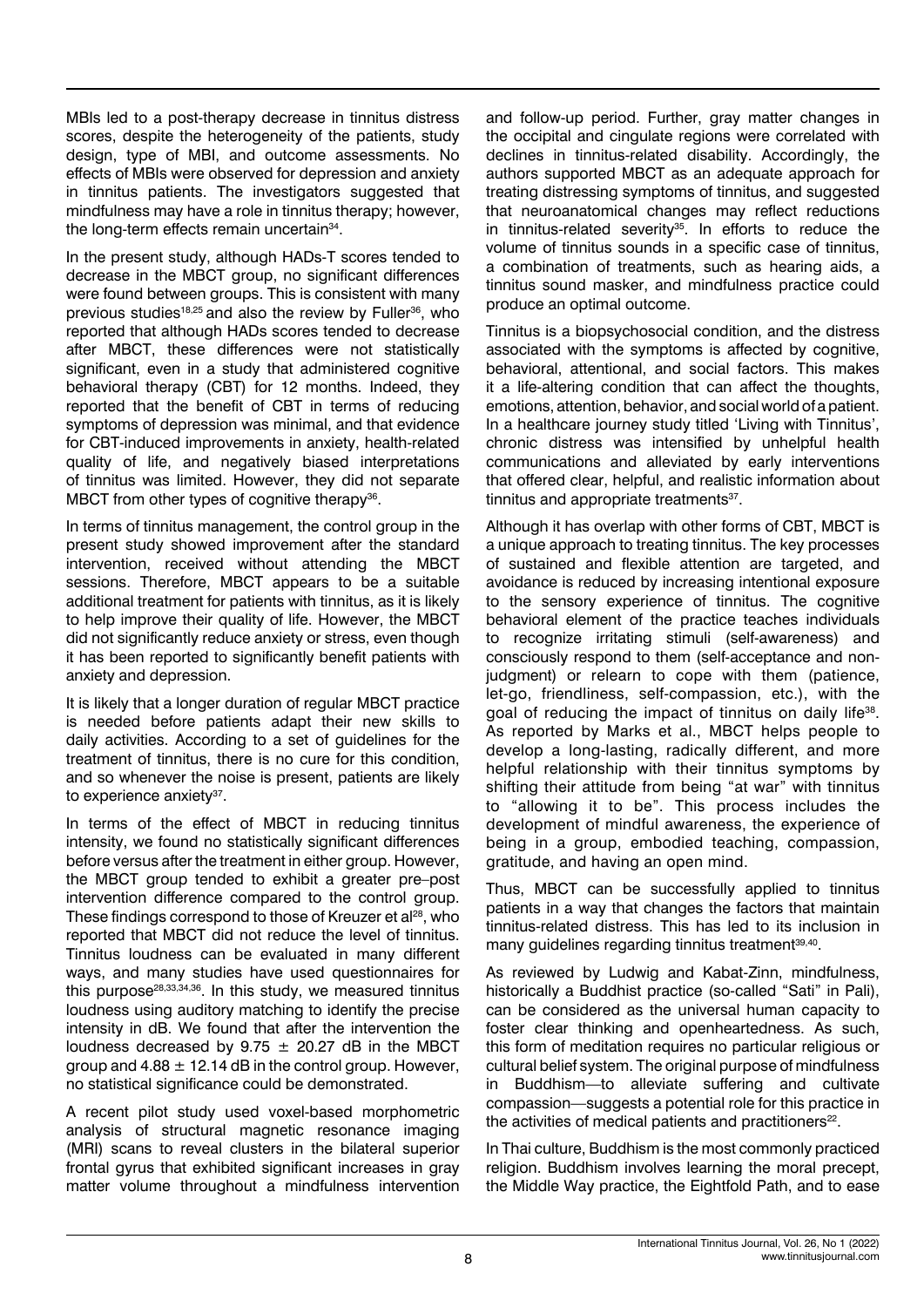the mind using various styles of meditation. These include "Samatha" and "Vipassana", which can both be used to cultivate mindfulness<sup>41</sup>. Generally, for chronic non-life threatening conditions such as subjective tinnitus, Thai physicians, along with other physicians around the world, usually tell their patients that their condition is not harmful and that with time it may cease or they will get used to it. It is possible that compared with patients in other countries, Thai patients find it easier to get used to certain chronic health conditions, and let them go easier, because of the cultural and spiritual beliefs of this region. This may be why our control group performed well with general tinnitus management relative to the MBCT group. The results of this study indicate that MBCT is feasible in Thai individuals, even for shorter periods of initial practice, and suggest that it can be used as a component of integrative therapy in patients with chronic tinnitus.

Further studies are needed to identify optimal combinations of available treatment methods for tinnitus patients according to the tinnitus cause and development of symptoms. Further, future studies with larger populations and longer follow-up periods are needed to compare the cost-effectiveness of MBCT and other treatments, with the aim of developing guidelines for treating tinnitus and improving the quality of life of patients.

# **STUDY LIMITATIONS**

This study had some limitations. First, this was a quasiexperimental study without randomization. However, the demographic data and baseline characteristics between the groups were not different. This study was non-blinded because of the nature of the intervention. Second, some participants also received other treatments, such as medication, acupuncture, and hearing aids. These confounding variables were unavoidable. However, these factors did not differ between the groups. As mentioned, studies with larger sample sizes, longer periods of practice, and longer follow-up periods are needed.

# **CONCLUSION**

This study revealed that MBCT was effective in improving the quality of life in patients with tinnitus. MBCT is feasible in Thai patients, has no harmful effects, is easily accessible, and is low cost. Thus, it should be considered as an additional treatment option for patients with tinnitus.

# **ACKNOWLEDGEMENTS**

We appreciate the cooperation of all our participants throughout the study. We would like to express our gratitude to assistant professor Dr. Alongkot Emmasith for her recommendation and preparation of the English manuscript, and to associate professor Dr. Chatchawan Silpakit, a well-known psychiatrist, who has practiced mindfulness for more than ten years. At the time of this study, he was the director of the Contemplation Education Center at Mahidol University. We thank Sydney Koke, MFA, from Edanz (https://www.edanz.com/ac) for editing a draft of this manuscript.

We declared of no conflicting interests and no funding need because the mindfulness meditation is free for all mankind.

#### **REFERENCES**

- 1. Tunkel DE, Bauer CA, Sun GH, Rosenfeld RM, Chandrasekhar SS, Cunningham Jr ER, et al. [Clinical practice guideline:](https://journals.sagepub.com/doi/full/10.1177/0194599814545325)  [tinnitus](https://journals.sagepub.com/doi/full/10.1177/0194599814545325). Otolaryngol–Head and Neck Surg. 2014;151(2):S1- 40.
- 2. Heller AJ. [Classification and epidemiology of tinnitus](https://www.oto.theclinics.com/article/S0030-6665(02)00160-3/fulltext). Otolaryngologic Clinics of North America. 2003;36(2):239- 48.
- 3. Adrian D, El Refaie A. [The epidemiology of tinnitus](https://research-information.bris.ac.uk/en/publications/the-epidemiology-of-tinnitus). In The handbook of tinnitus 2000:1-23.
- 4. Oosterloo BC, Croll PH, Baatenburg de Jong RJ, Ikram MK, Goedegebure A. [Prevalence of tinnitus in an aging population](https://journals.sagepub.com/doi/full/10.1177/0194599820957296)  [and its relation to age and hearing loss](https://journals.sagepub.com/doi/full/10.1177/0194599820957296). Otolaryngol–Head and Neck Surg. 2021;164(4):859-68.
- 5. Axelsson A, Ringdahl A. [Tinnitus—a study of its prevalence](https://www.tandfonline.com/doi/abs/10.3109/03005368909077819)  [and characteristics.](https://www.tandfonline.com/doi/abs/10.3109/03005368909077819) British J Audiol. 1989;23(1):53-62.
- 6. Lewis JE, Stephens SD, McKenna L. [Tinnitus and sucide](https://onlinelibrary.wiley.com/doi/abs/10.1111/j.1365-2273.1994.tb01147.x). Clinical Otolaryngol & Allied Sci. 1994;19(1):50-4.
- 7. Gold JR, Bajo VM. [Insult-induced adaptive plasticity of the](https://www.frontiersin.org/articles/10.3389/fnins.2014.00110/full)  [auditory system](https://www.frontiersin.org/articles/10.3389/fnins.2014.00110/full). Front in Neurosci. 2014;8:110.
- 8. Auerbach BD, Rodrigues PV, Salvi RJ. [Central gain control](https://www.frontiersin.org/articles/10.3389/fneur.2014.00206/full)  [in tinnitus and hyperacusis.](https://www.frontiersin.org/articles/10.3389/fneur.2014.00206/full) Front in Neurol. 2014;5:206.
- 9. Newman CW, Jacobson GP, Spitzer JB. Development of the tinnitus handicap inventory. Arch of Otolaryngol–Head & Neck Surg. 1996;122(2):143-8.
- 10. Siriporn Limviriyakul MD, Supavanich W. [The validity and](http://www.jmatonline.com/index.php/jmat/article/view/2175)  [reliability of tinnitus handicap inventory Thai version.](http://www.jmatonline.com/index.php/jmat/article/view/2175) J Med Assoc Thai. 2012;95(11):1433-40.
- 11. Andersson G, Porsaeus D, Wiklund M, Kaldo V, Christian Larsen H. [Treatment of tinnitus in the elderly: A controlled](https://www.tandfonline.com/doi/abs/10.1080/14992020500266720)  [trial of cognitive behavior therapy: Tratamiento del acúfeno](https://www.tandfonline.com/doi/abs/10.1080/14992020500266720)  [en ancianos: una prueba controlada de terapia conductual](https://www.tandfonline.com/doi/abs/10.1080/14992020500266720)  [cognitiva.](https://www.tandfonline.com/doi/abs/10.1080/14992020500266720) Int J Audiol. 2005;44(11):671-5.
- 12. Jastreboff PJ, Hazell JW. Tinnitus retraining therapy: Implementing the neurophysiological model. Cambridge University Press; 2008.
- 13. Hoare DJ, Kowalkowski VL, Kang S, Hall DA. [Systematic](https://onlinelibrary.wiley.com/doi/full/10.1002/lary.21825)  review and meta‐[analyses of randomized controlled trials](https://onlinelibrary.wiley.com/doi/full/10.1002/lary.21825)  [examining tinnitus management](https://onlinelibrary.wiley.com/doi/full/10.1002/lary.21825). The Laryngoscope. 2011;121(7):1555-64.
- 14. Rozanski A, Blumenthal JA, Kaplan J. [Impact of psychological](https://www.ahajournals.org/doi/full/10.1161/01.CIR.99.16.2192)  [factors on the pathogenesis of cardiovascular disease and](https://www.ahajournals.org/doi/full/10.1161/01.CIR.99.16.2192)  [implications for therapy](https://www.ahajournals.org/doi/full/10.1161/01.CIR.99.16.2192). Circulation. 1999;99(16):2192-217.
- 15. Kiecolt-Glaser JK, Page GG, Marucha PT, MacCallum RC, Glaser R. [Psychological influences on surgical recovery:](https://psycnet.apa.org/doiLanding?doi=10.1037%2F0003-066X.53.11.1209)  [perspectives from psychoneuroimmunology](https://psycnet.apa.org/doiLanding?doi=10.1037%2F0003-066X.53.11.1209). Am Psychol. 1998;53(11):1209.
- 16. Salovey P, Rothman AJ, Detweiler JB, Steward WT. [Emotional](https://psycnet.apa.org/record/2000-13324-011)  [states and physical health.](https://psycnet.apa.org/record/2000-13324-011) Am Psychol. 2000;55(1):110.
- 17. Londero A, Peignard P, Malinvaud D, Nicolas-Puel C, Avan P, Bonfils P. [Contribution of cognitive and behavioral](https://europepmc.org/article/med/15711472)